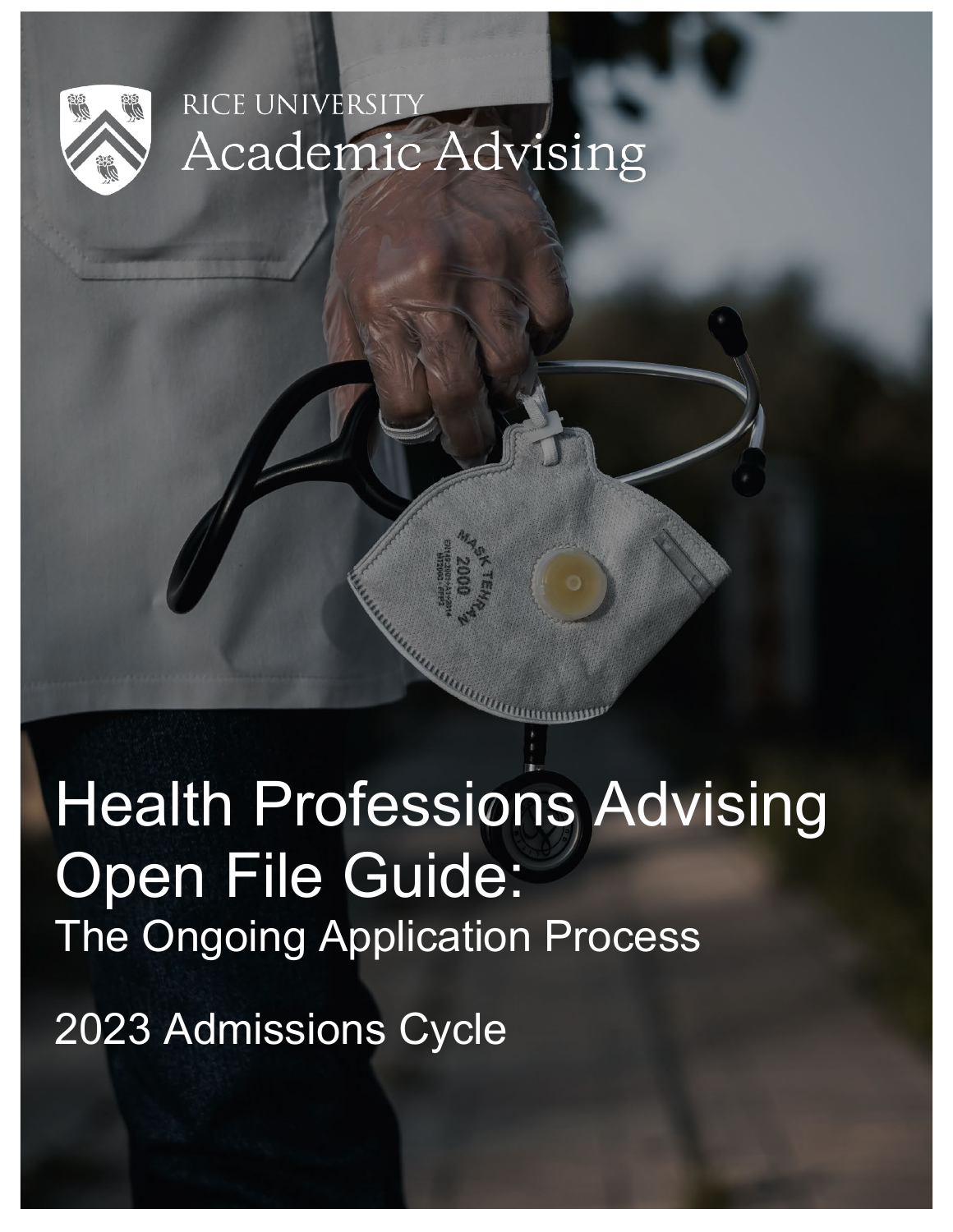

## **Table of Contents**

<span id="page-1-0"></span>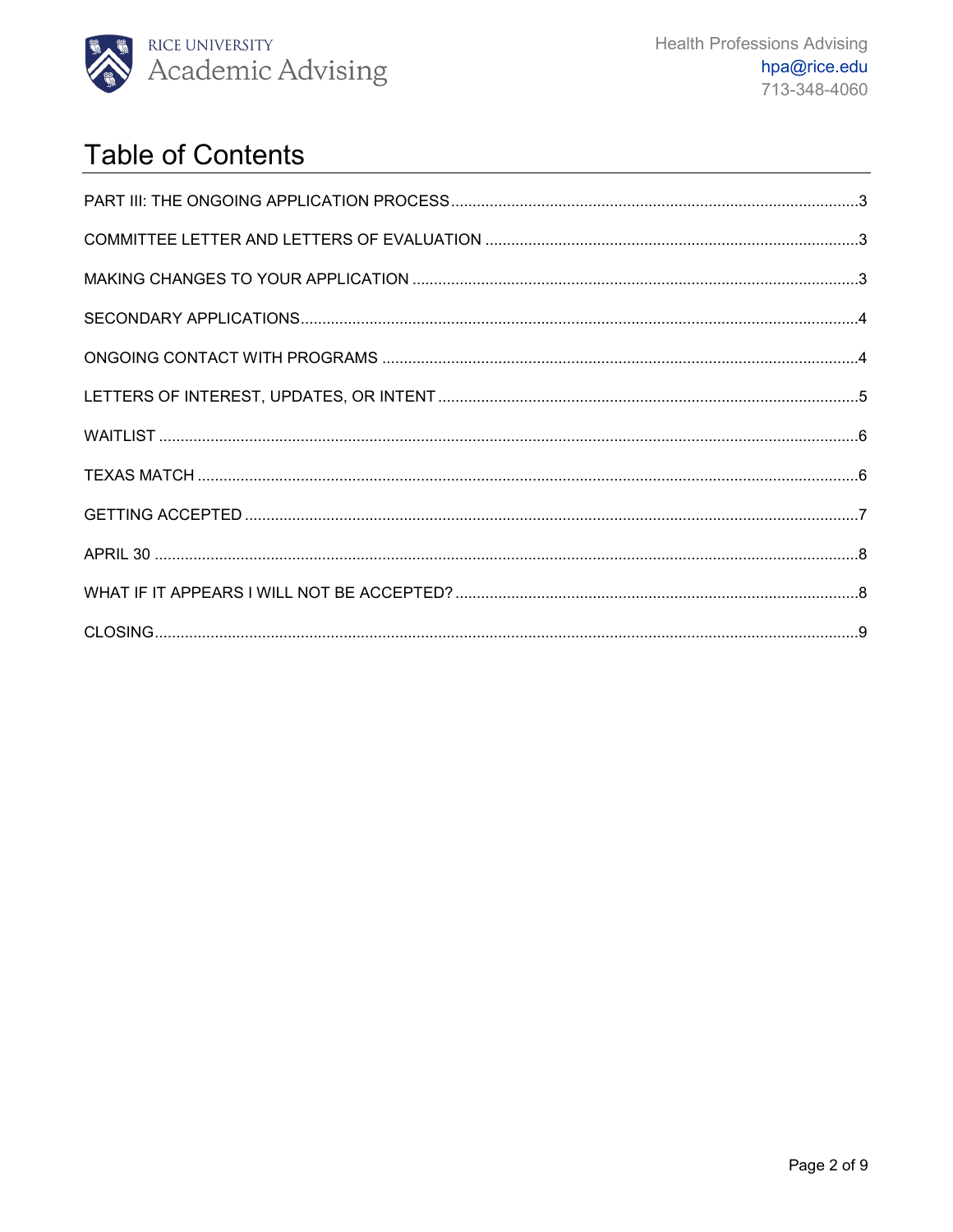

### **Part III: The Ongoing Application Process**

#### <span id="page-2-0"></span>**Committee Letter and Letters of Evaluation**

#### **When will my health professions advising committee (HPAC) letter be submitted to medical and dental schools?**

Please allow the Office of Academic Advising (OAA) adequate time to process all HPAC letters and individual letters of evaluation. **If all of your letters have been received and you have submitted the [Locked Letter Form,](https://rice.app.box.com/folder/145679900664) please refrain from contacting the OAA until Friday, August 5, 2022** to check on the status of your committee letter submission.

#### **How will I know when my HPAC letter has been uploaded to the application services?**

The OAA will submit your HPAC letter along with individual letters of evaluation to the application services as one PDF file. After it is uploaded, you will receive an email confirmation from [hpa@rice.edu.](mailto:hpa@rice.edu)

#### **Can I customize the letters of evaluation in my committee letter that are sent to professional schools?**

Your HPAC letter, along with individual letters of evaluation, will be sent to all of the allopathic, osteopathic, and/or dental schools to which you apply. You cannot customize your letters for individual programs.

However, supplementary letters of evaluation are accepted by many schools. If you are using AMCAS, you can upload additional letters to be shared with all of your medical schools, a designated group, or a single school. Additional letters are not sent through the OAA and must be uploaded directly to the application services. Please refer to the application manuals for details.

#### **If I request an additional letter of evaluation after my HPAC Letter is uploaded, will it delay the processing of my application?**

If you requested additional letters and schools have not reviewed your application yet, they may wait for the additional letter to arrive, therefore postponing the review of your application. For this reason, it makes sense to submit additional letters later in the process, perhaps if you are not getting interview invitations or are placed on a waitlist.

#### <span id="page-2-1"></span>**Making Changes to your Application**

#### **If I changed my fall coursework or if I am not taking a course from what I listed on my application, do I need to notify schools?**

Generally, this is not an issue and you do not need to contact schools. They likely will take note of this change if you are completing a missing prerequisite course or finishing a graduate/post-baccalaureate program.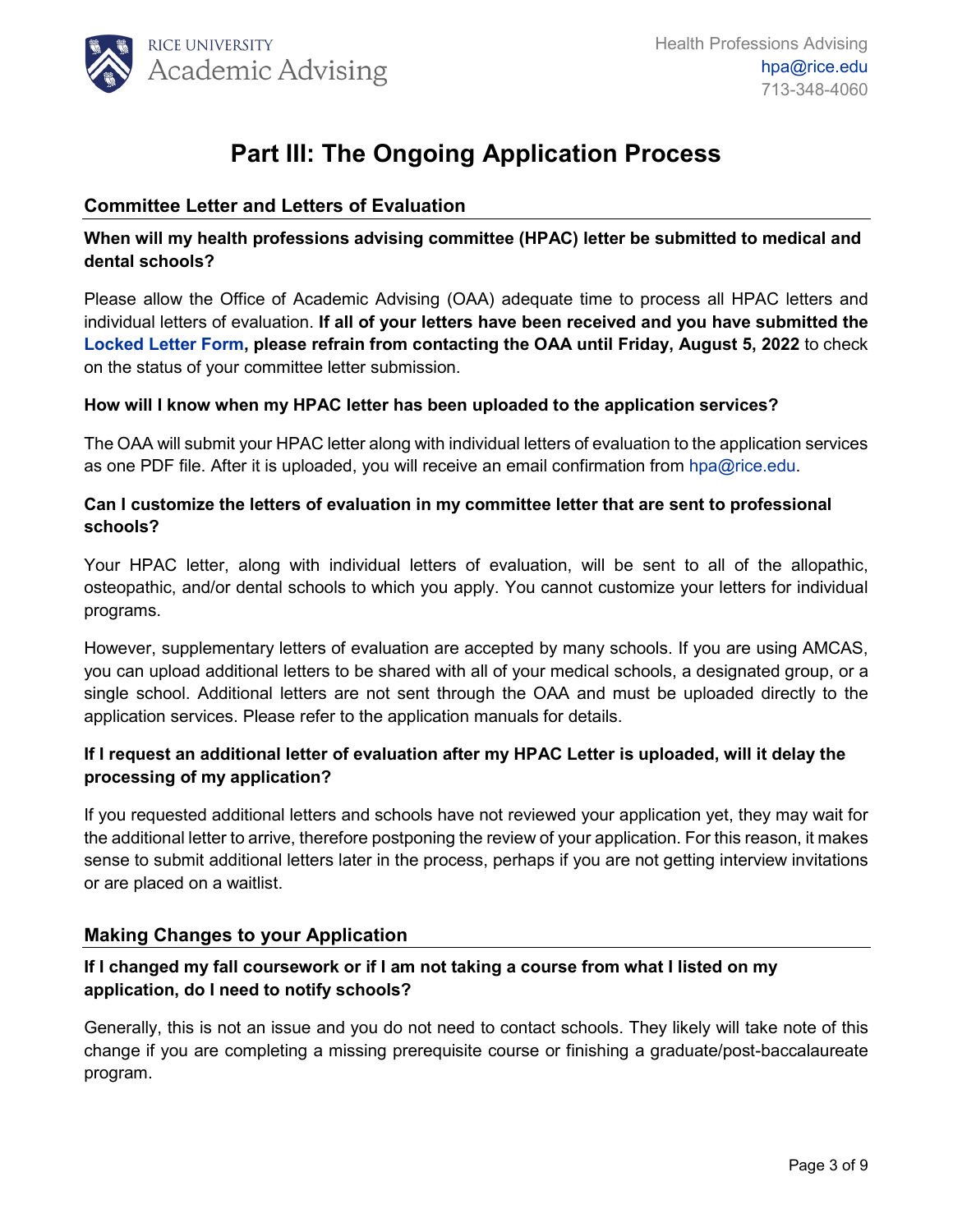

#### **If I decide to postpone my application, what do I do?**

Please inform the OAA **as soon as possible** at [hpa@rice.edu.](mailto:hpa@rice.edu) If we are informed too late into the cycle, the committee may not be able to issue you a refund for the Open File registration fee.

#### **How do I update schools on plans for a gap year?**

Many schools will ask about your gap year in their secondary application. You can also discuss it during an interview or in an update letter to be sent later in the application cycle.

#### **How do I update schools that I have changed my major, dropped a second major or minor, or switched from a BS to BA degree?**

Ideally you have planned ahead and made these major, minor, or degree changes before you submitted your primary application so this does not pose a problem for you. If need be, you can send changes directly to a program. You must double check if a school is open to receiving updates after application submission. If so, they may prefer updates are communicated directly to their Admissions Office or via application portal.

#### <span id="page-3-0"></span>**Secondary Applications**

After you submit your primary application, set your focus on secondary applications. Secondary applications vary among institutions. Certain institutions do not have a secondary application while others become available after confirmed receipt of your primary application. Check with each school for their secondary application policy. It is best to submit applications as soon as possible, it is recommended to submit within two weeks of receipt.

#### **How much time should I dedicate to secondary essays?**

You should spend a considerable amount of time working on your secondary essays. Look to your peers, family and friends to review your essays. While schools may ask the same questions, be sure to tailor your essays to each school. Proofread for spelling and grammar mistakes.

#### **How do I approach optional essays?**

Make every effort to answer all essay questions. To address "why this particular school," review your research and identify key features that are well-suited to your interests and you as a person.

Think carefully about the "diversity" question. It is important to acknowledge the importance of diversity and that you have learned from exposure to diverse cultures and experiences.

#### <span id="page-3-1"></span>**Ongoing Contact with Programs**

#### **Do grades matter after I submit my application?**

Absolutely! If you do not interview by December, you will want to send updated grades for the Fall 2022 semester that demonstrate your continued academic success. Additionally, schools typically request for your final transcript prior to matriculation.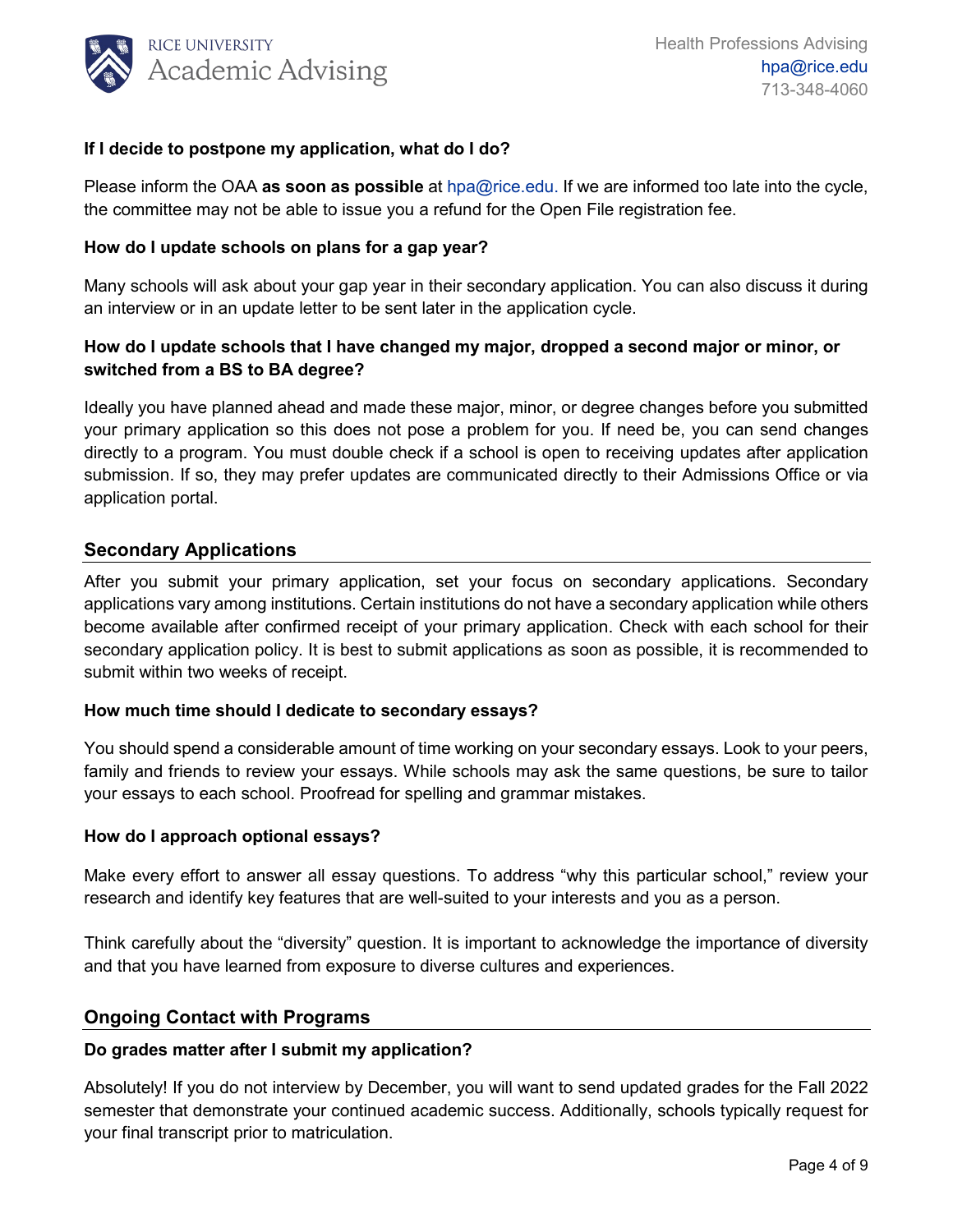

#### **How do I complete a "Dean's Form/Certification?"**

The two-step process for Dean's Certification is found in the HPA 2023 Resources Box folder under [Dean's Certification.](https://rice.app.box.com/folder/145679244974)

#### **What if I decide to apply to additional medical schools?**

This is not an issue. Be sure to follow the specific instructions outlined for each respective application service to include these additions.

#### **What if a school told me that I would hear within four weeks and it has been six weeks since I interviewed?**

Patience is key! On occasion, schools do not meet their stated timeline for notifying an applicant. No news does not always mean bad news from a school. Waiting is part of the process.

#### **Is it ever appropriate to notify another medical school in a city you have been invited to interview that you will be in the area?**

You should only make this request if you are travelling an unusually long distance, but schools will vary in their response. Express gratitude for their consideration and any opportunity to interview whenever that may occur.

#### **What does it mean when my application is "on hold?"**

Likely, admissions committees want to review more applicants before they make a decision on your application. By late February/early March, most "on hold" applicants have either been invited for interviews or have been rejected.

#### <span id="page-4-0"></span>**Letters of Interest, Updates, or Intent**

#### **When should I send a "letter of interest?"**

A letter of interest is appropriate to send to schools where you have not been interviewed, have not heard anything at all, following placement on a waitlist or after you have received official notification from a school that your application is on hold. Reiterate or elaborate why you feel you are a good fit for this particular school and how you can contribute to the incoming class. The letter should be concise, focused, and no more than a few paragraphs. This letter can include new information about your activities, updates when you have new grades, or simply to express your continued interest for a program.

Include your applicant ID number. It is important to follow specific-school directions for submitting additional information. Some schools discourage the submission of additional information, so respect their policy.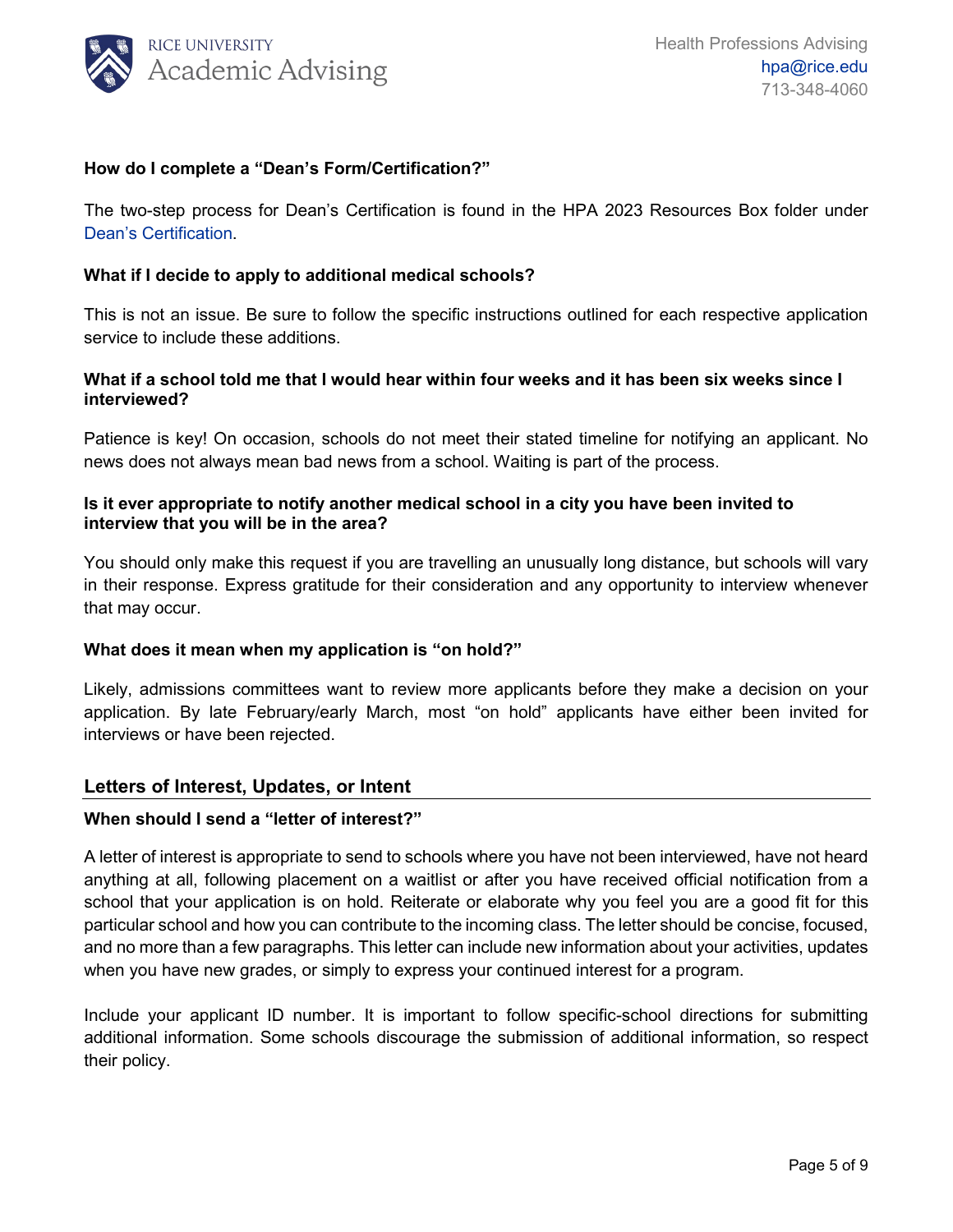

#### **How do I update schools on new activities or accomplishments?**

While this rarely influences decisions about your application, it is appropriate to include this in a letter of interest or when solicited by a specific school.

#### **When is it appropriate to send a "letter of intent?"**

We recommend students only send **one** "letter of intent" if you are on a waitlist of your top choice school after April 30. The letter is only appropriate if you intend to matriculate to that school. It is not appropriate to send to schools where you have not received an interview.

#### <span id="page-5-0"></span>**Waitlist**

#### **What does it mean to be on a waitlist following an interview?**

This simply means the medical school has not accepted you yet, but it also does not want to reject your application. Notification of a waitlist status can be a good time to send a follow-up letter of interest to express your continued interest in a school. Being on a waitlist means that you have a chance of being accepted, and you should not lose hope. You can stay on waitlists well into summer, even if you are accepted to other schools.

#### **If I am on a waitlist, when might I be admitted?**

You will only be admitted when a spot opens. This can happen any time between May and matriculation. Schools report that they accept the highest number of waitlisted students during May and June but can accept students later in the summer. You cannot accept an offer of admission from another school after you have started orientation at a school.

Please note after 5:00pm on June 1, no medical school in Texas may offer a position to an applicant already accepted by another medical school in Texas. This is the result of an agreement between the TMDSAS medical schools and Baylor College of Medicine.

#### **Are waitlists ranked?**

Some schools rank their waitlist while others do not. Remember that you have been deemed qualified for admission by being placed on the waitlist. When accepted applicants withdraw from an incoming class, the medical school will look to admit waitlisted candidates who would best balance the composition of the class.

#### <span id="page-5-1"></span>**Texas Match**

Texas resident applicants must rank all schools at which they interviewed regardless of whether or not a pre-match offer was received. Applicants holding a pre-match offer who have interviewed at school(s) that did not extend an offer may rank one or more of those schools higher than the pre-match offer school without risk of losing the pre-match offer. If an applicant holds a pre-match offer and matches to a school they have ranked more highly, the pre-match offer will be withdrawn. Pre-match offers will also be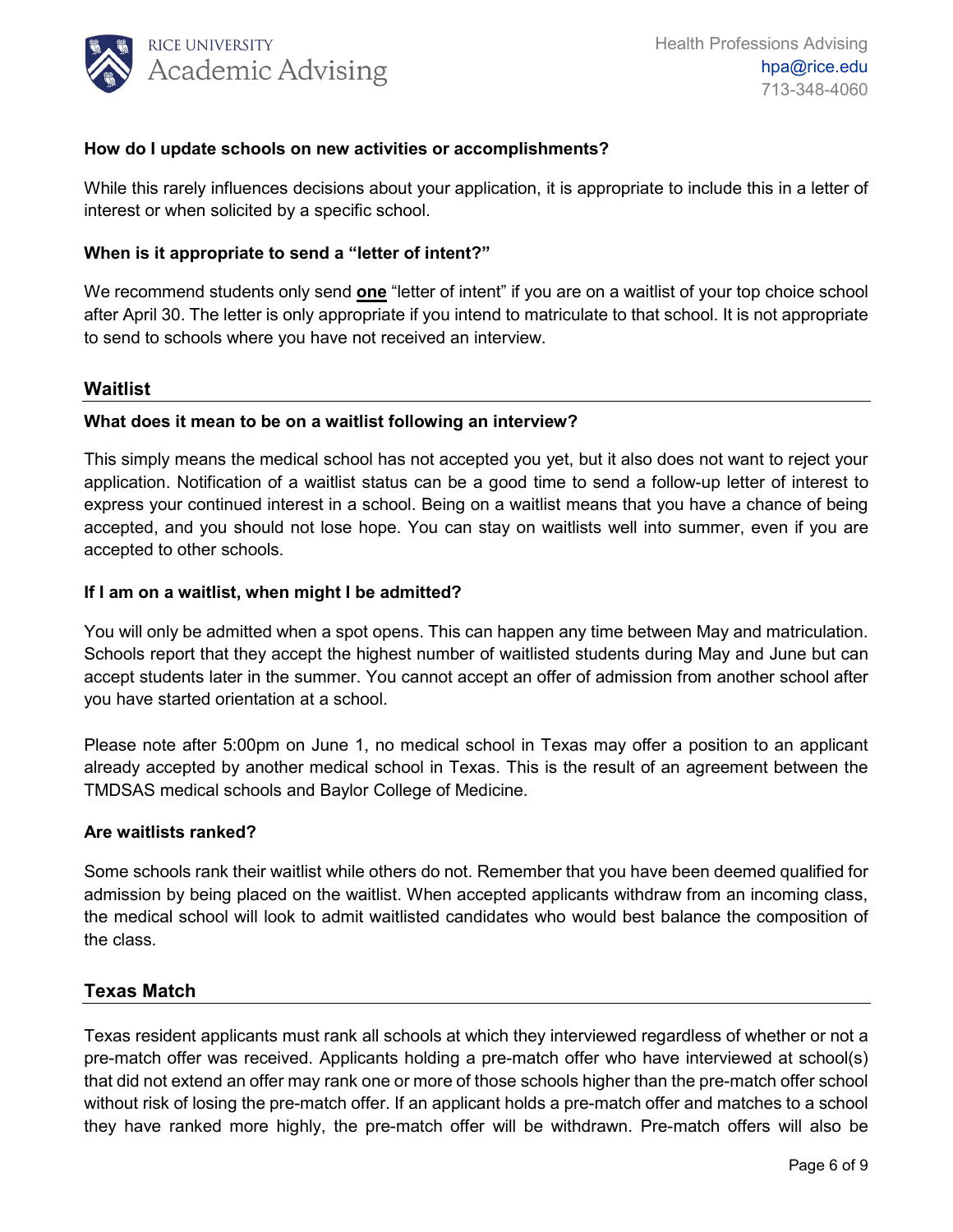

withdrawn through the match process from all other lower ranked schools. The applicant can still be selected by schools which they ranked higher than the school to which they matched. If applicants are holding multiple pre-match offers, they will come out of the match holding only one offer. A case study provided at the end of this document illustrates these points. Applicants who do not enter their match preference ranks by the deadline will automatically be withdrawn from all medical schools regardless of whether or not an early offer has been made.

Following the match, rolling admissions will continue through the beginning of orientation at each medical school. Medical schools will continue to make offers from their alternate pools which may include applicants who are currently holding an offer at another Texas medical school. However, the Texas medical schools have agreed that after June 1, no school may make an offer to an applicant already holding a place at another Texas medical school.

Texas resident applicants must rank all schools at which they interviewed regardless of whether or not a pre-match offer was received. The deadline for applicants to submit their match preference rank list online was February 18, 2022 by 5:00pm CST for 2022 applicants, so please follow TMDSAS's website closely for deadline updates. More information on the match can be found in this [video.](https://www.youtube.com/watch?v=KROzZc-IWMA)

#### <span id="page-6-0"></span>**Getting Accepted**

#### **I just received an acceptance letter. What do I do?**

Congratulations! Celebrate this achievement. If you receive and hold multiple acceptances, you have until April 30<sup>th</sup> to narrow it down to one school. After this point, you are in danger of having offers rescinded. Once you have decided on your school, follow their instructions for submitting a deposit and any other steps they require.

#### **Are there any advantages to interviewing at a school after I have already been admitted to my top choice?**

No. If you continue to interview after being admitted to your top school, you are taking up valuable interview slots for candidates who may be interested or seriously considering that medical school. If you have been admitted to your preferred school, you have an ethical obligation to notify the remaining schools that you have accepted an invitation to attend elsewhere. It is never acceptable to no-show for an interview. This is a poor reflection of you and Rice University; the OAA will be notified of this behavior.

#### **I am thinking about deferring admission for a year. Can I do that?**

Each school has its own deferral policy. Some will not allow deferrals at all, some only allow students to defer if they have received a significant opportunity or have an emergency, and others will allow you to defer with no issue. Check with each school regarding their policy. In general, we do not recommend students apply to medical or dental school if your intention is to defer your admission.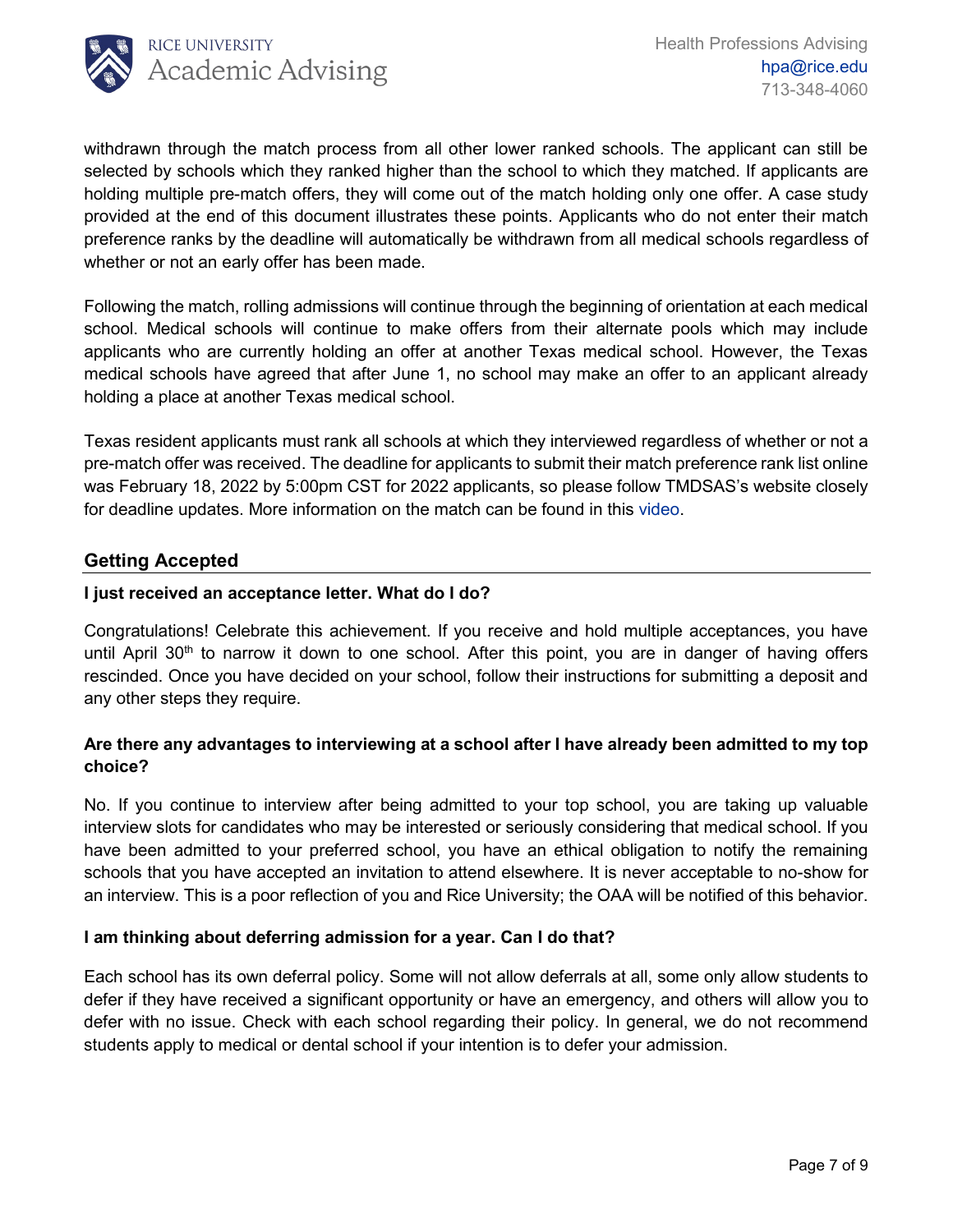

#### **What do I do about schools that require a deposit? Will I get that money back if I choose not to matriculate?**

Most medical programs have deposits of \$100 or greater. The deposits are usually refundable before April 30 or will be applied toward your tuition if you ultimately attend the school. For many DO schools, the deposits are between \$500-\$1500 and are typically not refundable.

#### **What if I am accepted but my preference is to attend a school where I am waitlisted?**

You can stay on a schools' waitlist until classes start. Keep in mind Texas medical schools will not offer positions after June 1 if you have already been admitted to another Texas program. You should deposit to a school where you have been accepted. At some point in late spring or early summer, you should move forward with plans to attend the accepted school because you will need to make preparations.

#### **What if I am accepted but my preference is to not go to the medical school I was accepted at this cycle and try again in a future cycle? What is blacklisting?**

This is an extremely unwise choice. Getting accepted to any medical school in the United States is a very difficult endeavor, and turning down your acceptance(s) just to try again in a future cycle is unlikely to turn out well for you. Many schools will **blacklist** candidates who turn down their offer and try again in the next cycle or a future cycle. This means if you turn down an offer, do **not** expect to be accepted there ever again. The OAA and HPAC will **not** work with anyone who does this, and we will **not** allow you to sign up for Open File in a future cycle if you turn down an acceptance.

#### <span id="page-7-0"></span>**April 30**

#### **Why is April 30 important?**

AMCAS has Application and Acceptance Protocols that outline deadlines, policies and responsibilities. One policy states that applicants can hold multiple acceptances until April 30 of the year of matriculation. By April 30, all applicants must select one school. Students must notify all schools of their decision or they risk having all offers of admission rescinded. Once schools know how many students will be matriculating, they may begin using their waitlist to fill any open spots.

#### <span id="page-7-1"></span>**What if it appears I will not be accepted?**

#### **When is the appropriate time to meet with the OAA staff if I'm not hearing from schools?**

You are advised to keep in touch with the OAA throughout the process, and if you have not received interviews by the end of December, you should contact us in the spring. Likewise, if you are on waitlists or on hold in May, you should speak to an advisor.

#### **If I am not accepted this cycle, should I make alternative plans for next year and/or consider reapplying?**

This is a difficult decision that involves weighing how long to remain available for an admission offer versus making alternative plans for the fall and beyond. **Reapplying right away is not always best**. You